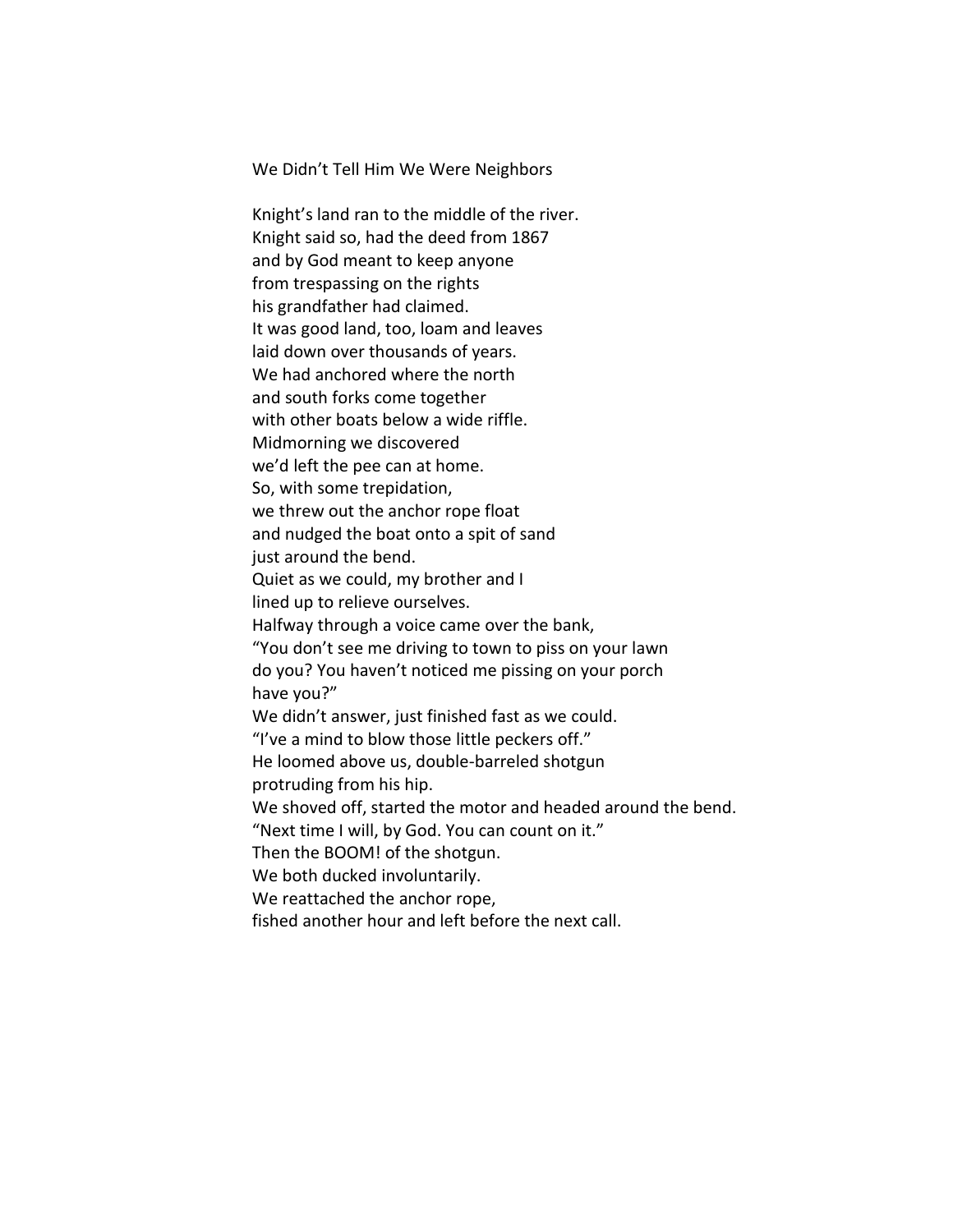## Daphne

Daphne arrived at her grandmother's down the road from us the summer I was seventeen. I heard that it was to get her away from bad influences somewhere in the source of all bad influences (California). She found me within a month. She talked about Ray Charles and the Beach Boys. The first time I kissed her I knew that some of those influences had come along with her. There was no push on my part when she pulled me on top of her on the bench seat of my father's pickup. What rang in one ear, thank goodness, was the voice of our health teacher, who taught us precious little else, saying, "Some of you boys are going to be daddies before you graduate." And, "You older boys remember 15 will get you 20."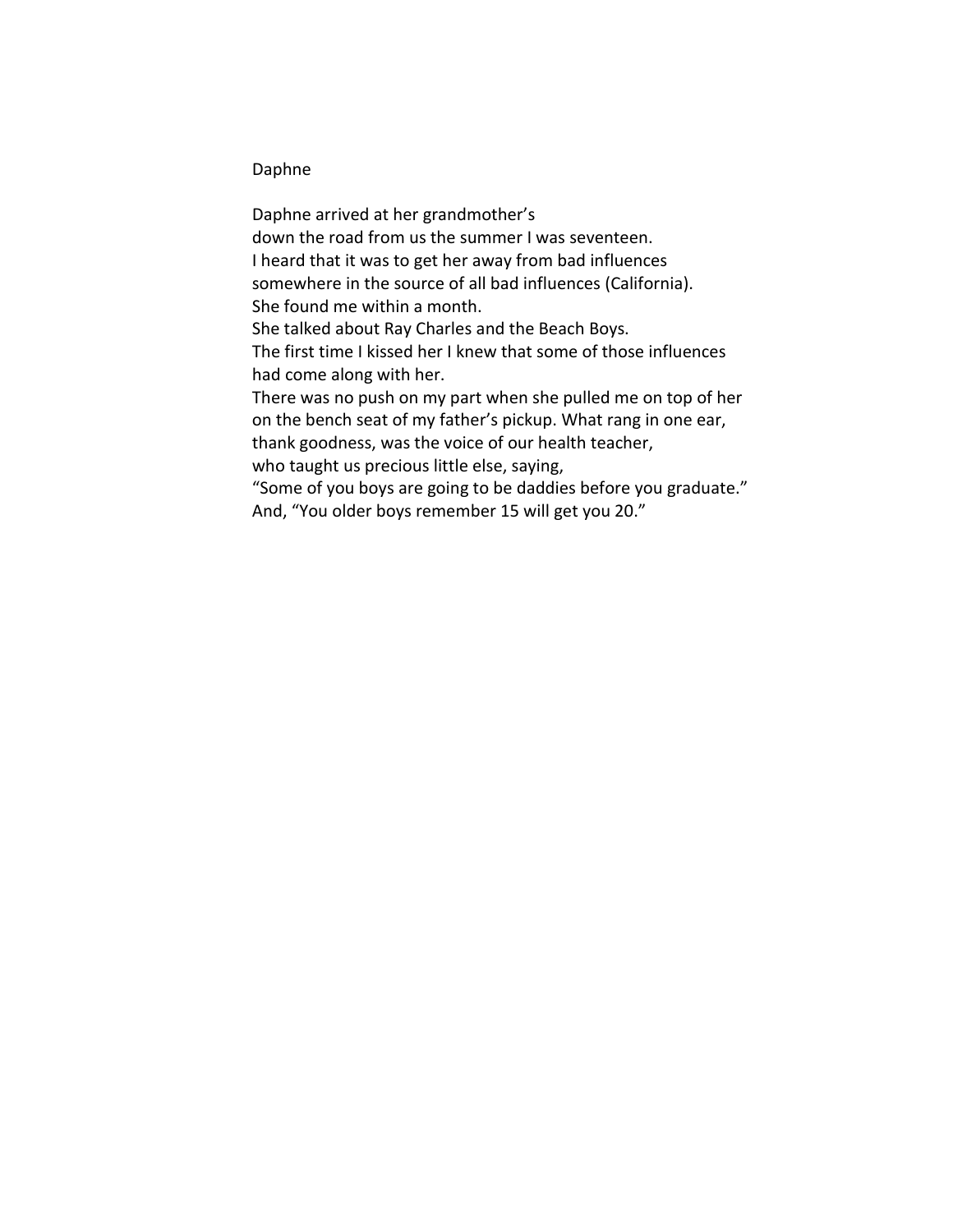Half a Mile

The tips of Michael's fingers are bright pink under the cold water. His hands disappearing and reappearing between his mama's at the rest stop faucet off the interstate, half a mile from Coe Road where they get baloney and bread and milk and cookies on a good day. She keeps him close where they sit with the cardboard sign, "Anything Helps." She's got this sad look and the kid. He runs around in his bib overalls, arms scratched up from the blackberries back where they sleep. A dollar, a five, a couple of quarters. He laughs and chases a squirrel. A salesman offers her twenty and they go past the fence. It doesn't take long. He zips up. "You're a real pro, huh?" She mutters. Michael mimics mama spitting in the weeds.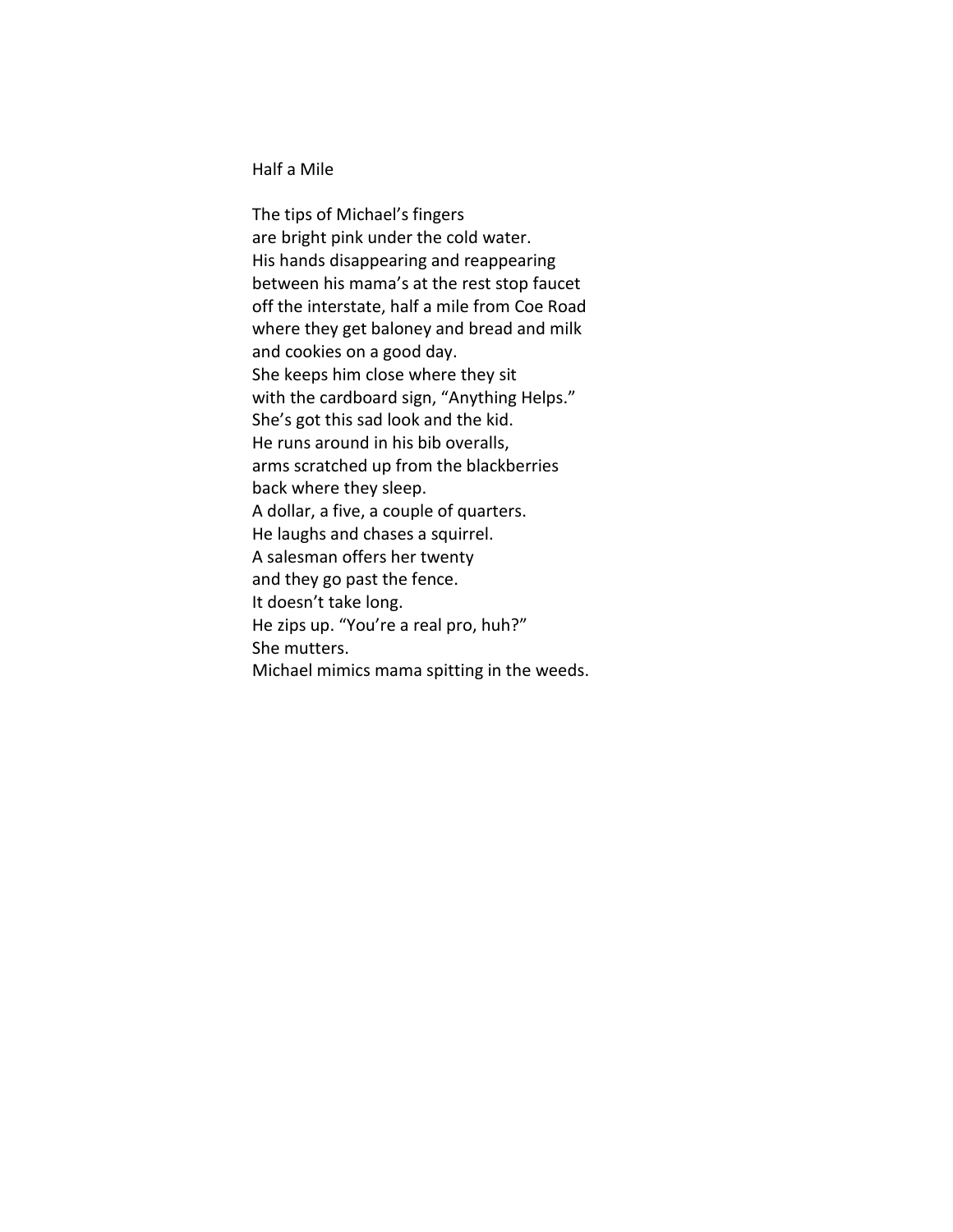Nowhere to Hide

Music comes down Seventh Street close and fierce blowing names off signs, jumping into people's blood. It is like fire, the closer it gets the more uncomfortable you feel. There is no sweet harmony in these juicy notes, no. There are no jive gimmicks, no marching, waltzing, sashaying, two-stepping, chanting, Lindy Hopping. No syncopated invitation, no. It is born of clanging metal and gunfire, trashcans banging down alleys, cries of desperation in back rooms, bedrooms and board rooms. It is pain singing.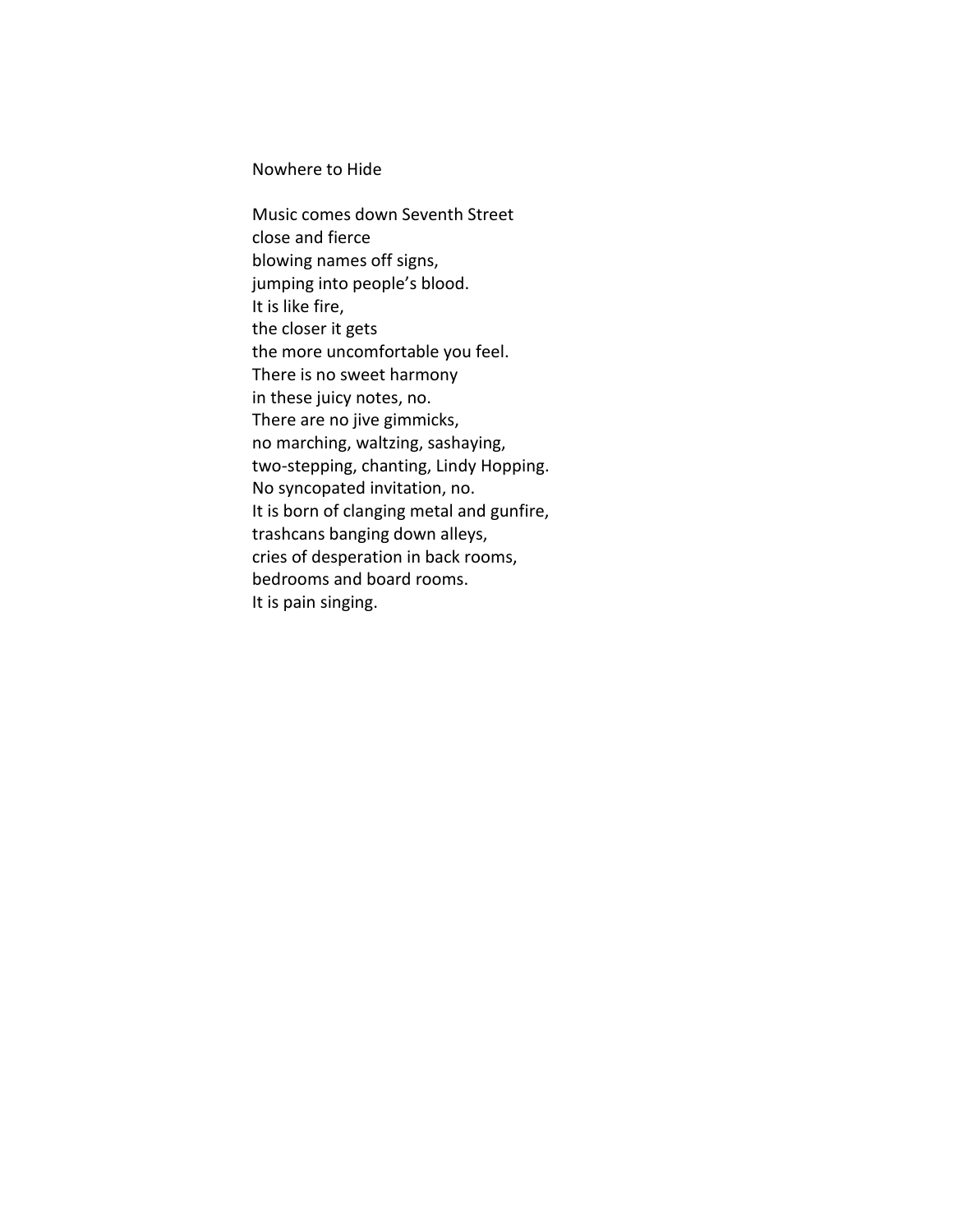A Walk to the River

Sooner or later you have to save your life: no matter the decisions you have to abandon, the people you walk away from, the guilt driving looks and pointing fingers. It may be raining when you walk to the river and throw the ring into the swiftest current. The rain will not care that it is the ring or you.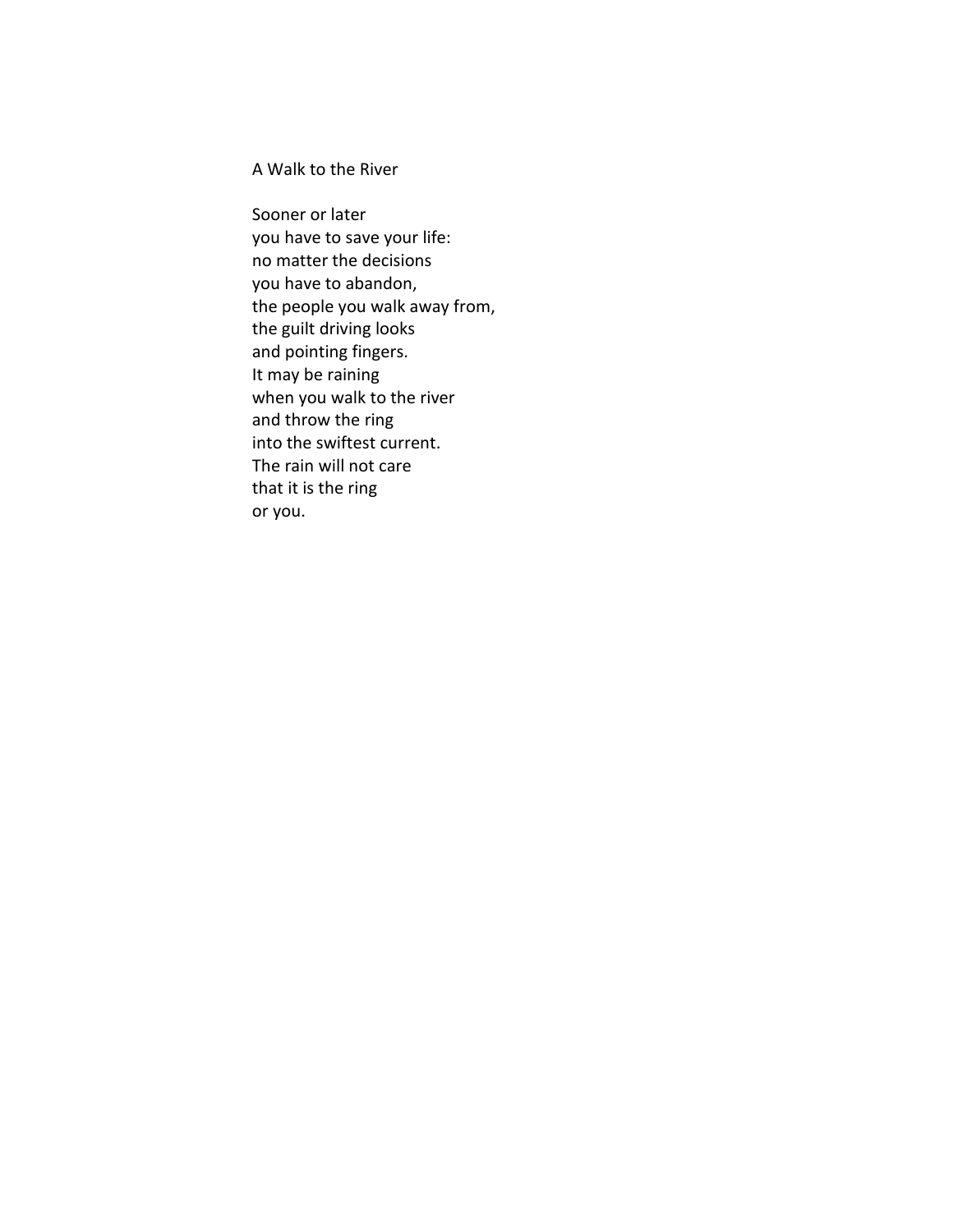Fort Lewis, 1967

The enlisted men's bar, a quarter in the jukebox and the chorus raises, "We all live in a Yellow submarine…" absurd beyond absurd in the beery air.

National Guard, Reserve, drafted and enlisted voice the crazy trap we find ourselves in.

The wheel spins, the needle clicks, whose number will be called this time? "and we lived beneath the waves…"

What century are we in? Have we invaded Persia? Will we massacre Cheyenne tomorrow? "every one of us has all we need…"

There is a brief still moment, then someone drops in another quarter "We all live in a Yellow submarine…" and we hold on for the dive.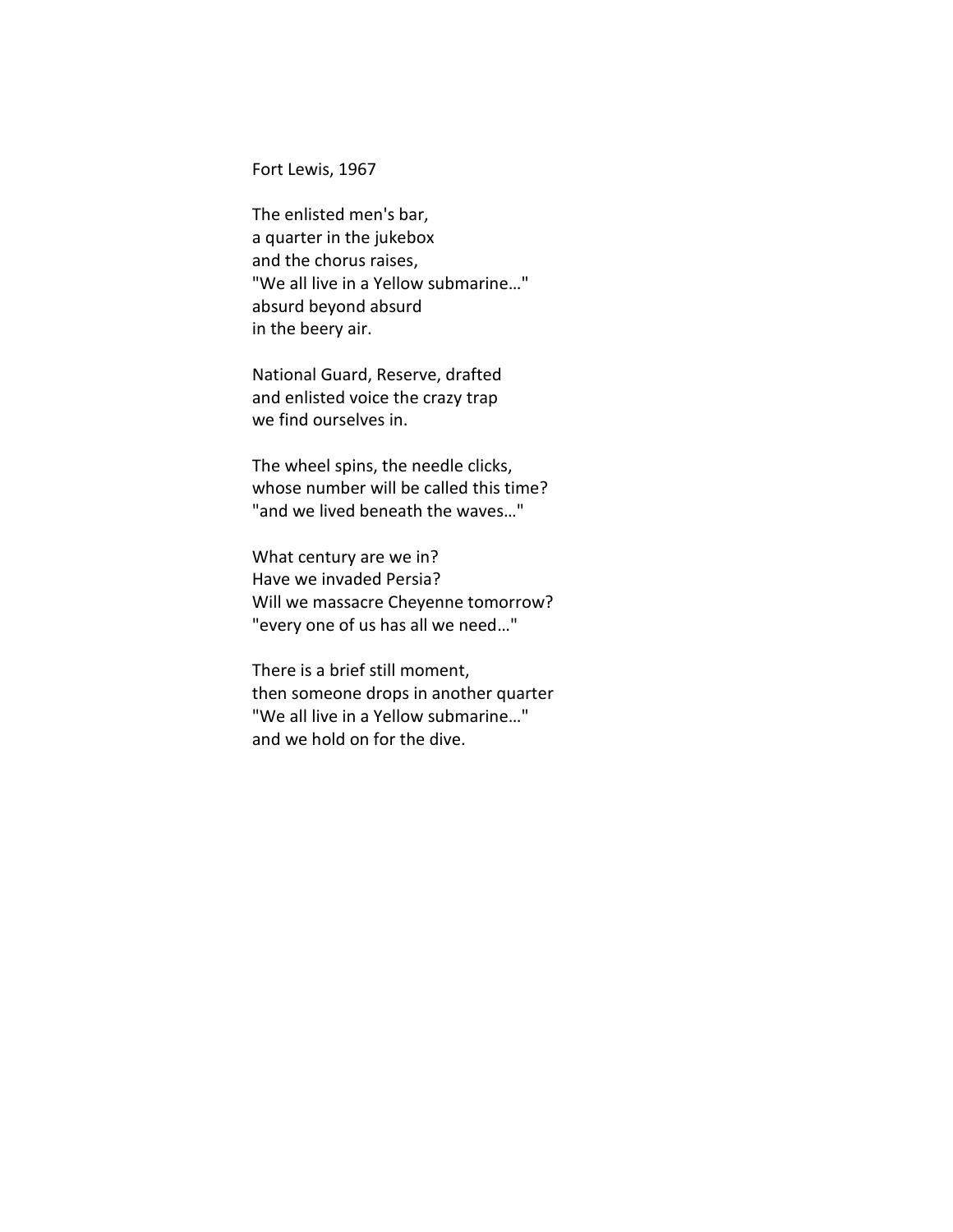My Brother Was a Mouse

My brother was a mouse in a garden of mice.

His pistol was polished and clean.

The number he chanted had three digits and rang among the catalpa leaves.

When they came for him he put on the uniform and marched away.

As fleas on a beagle were their numbers.

It was a long time before he came home impaled on a curtain rod.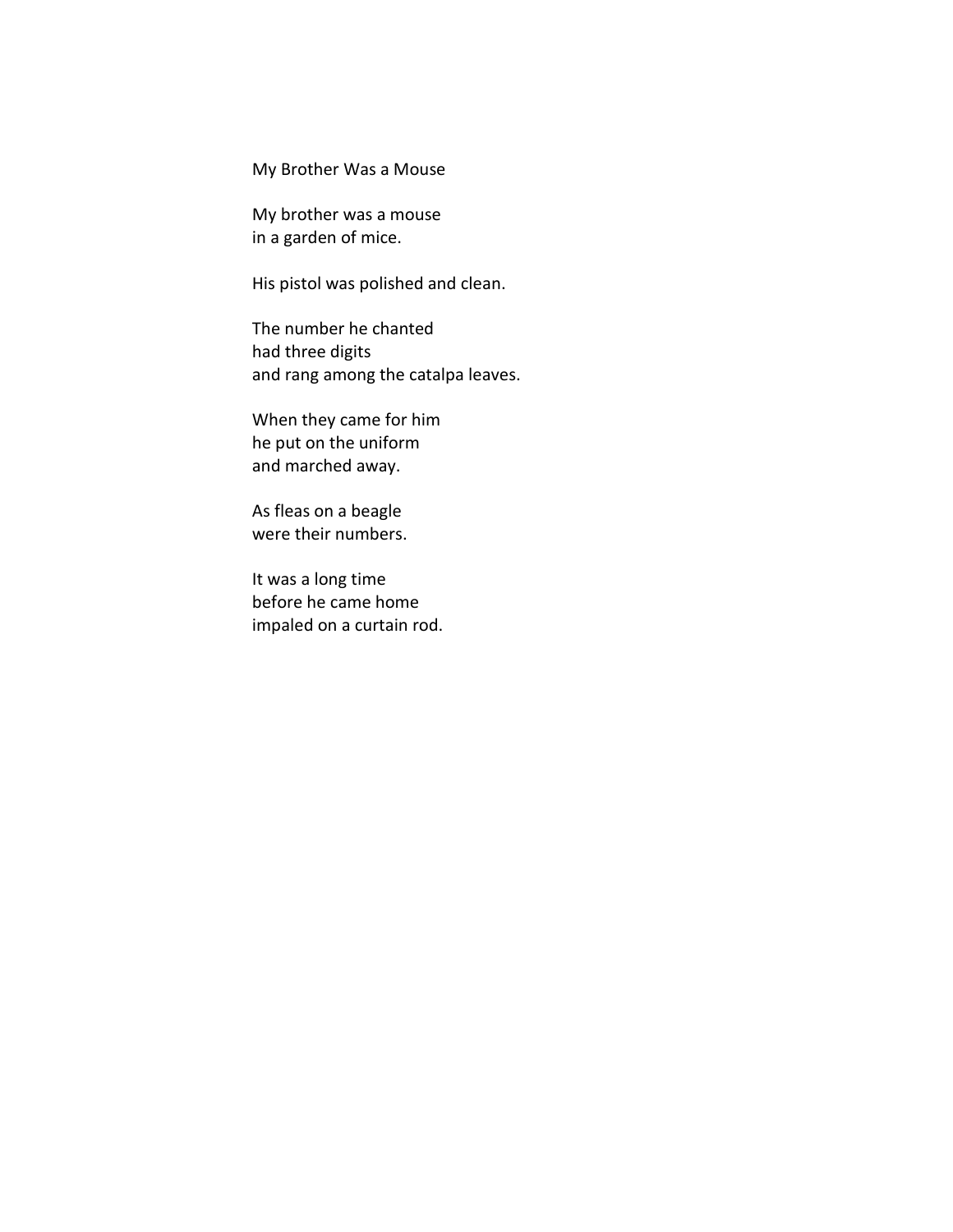Much Improved

Hardly anyone dies of typhoid fever anymore. We can send our sons to war without complaint. Lice are quickly dispatched and no one freezes to death. We have piles of antibiotics. The broadsword wounded aren't left in the field to die with others rotting around them. Of course there are more bombs and bullets but morphine is readily available. We can usually save a soldier whose limb is blown off. Yes, things are much improved. We can send more daughters up to the front. They have the right. Soldiering is still a good option for the poor. We're working on pills for madness, more medications to calm the nerves and we'll get a handle on this suicide business, yes we will.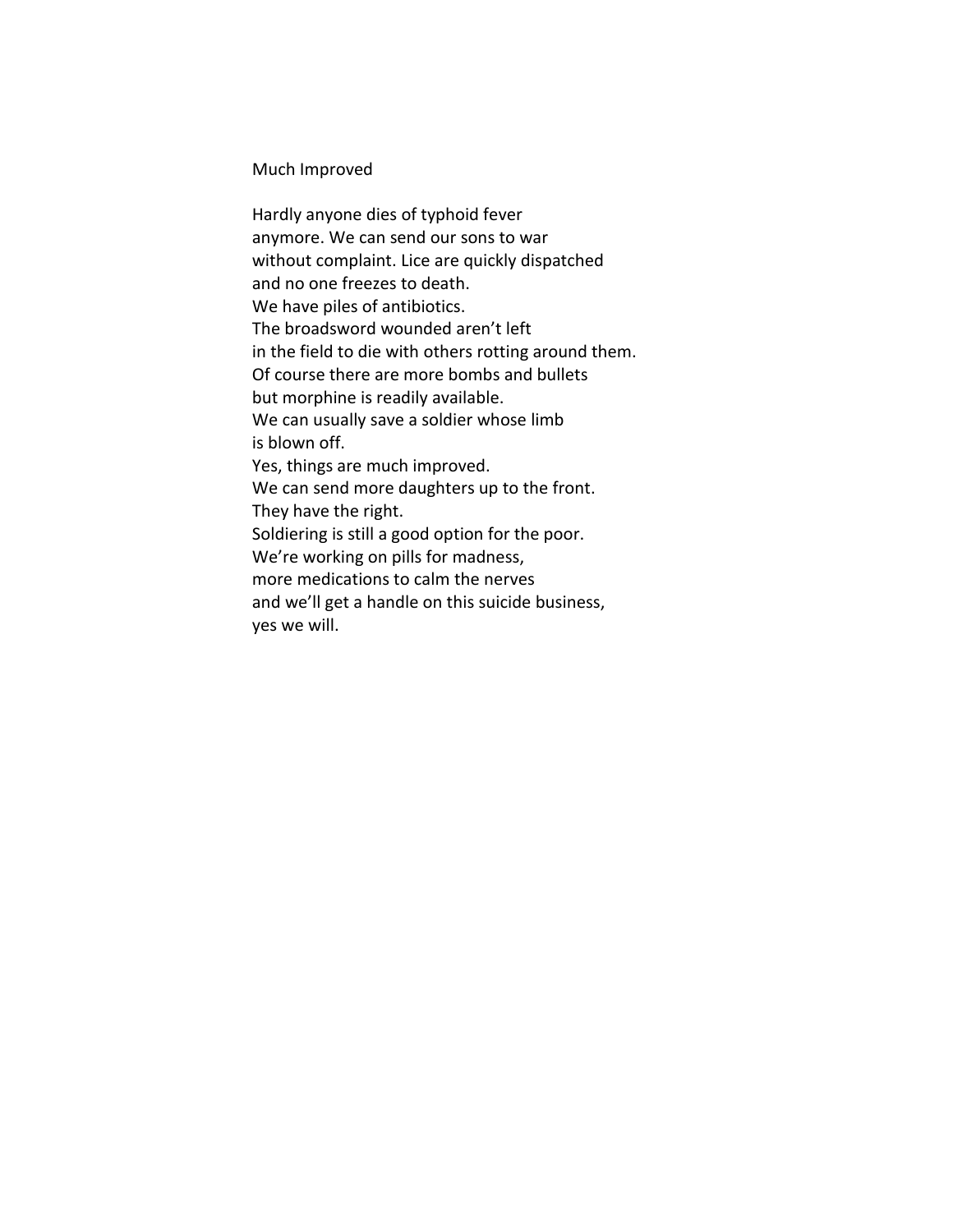Down Stream

There were moments when I was fearless moving down an unseen channel, at home in the nameless water that carried me.

Forgive me for not being able to say where I was going. I didn't know. The stars reflected in dark pools and I had to wade among them.